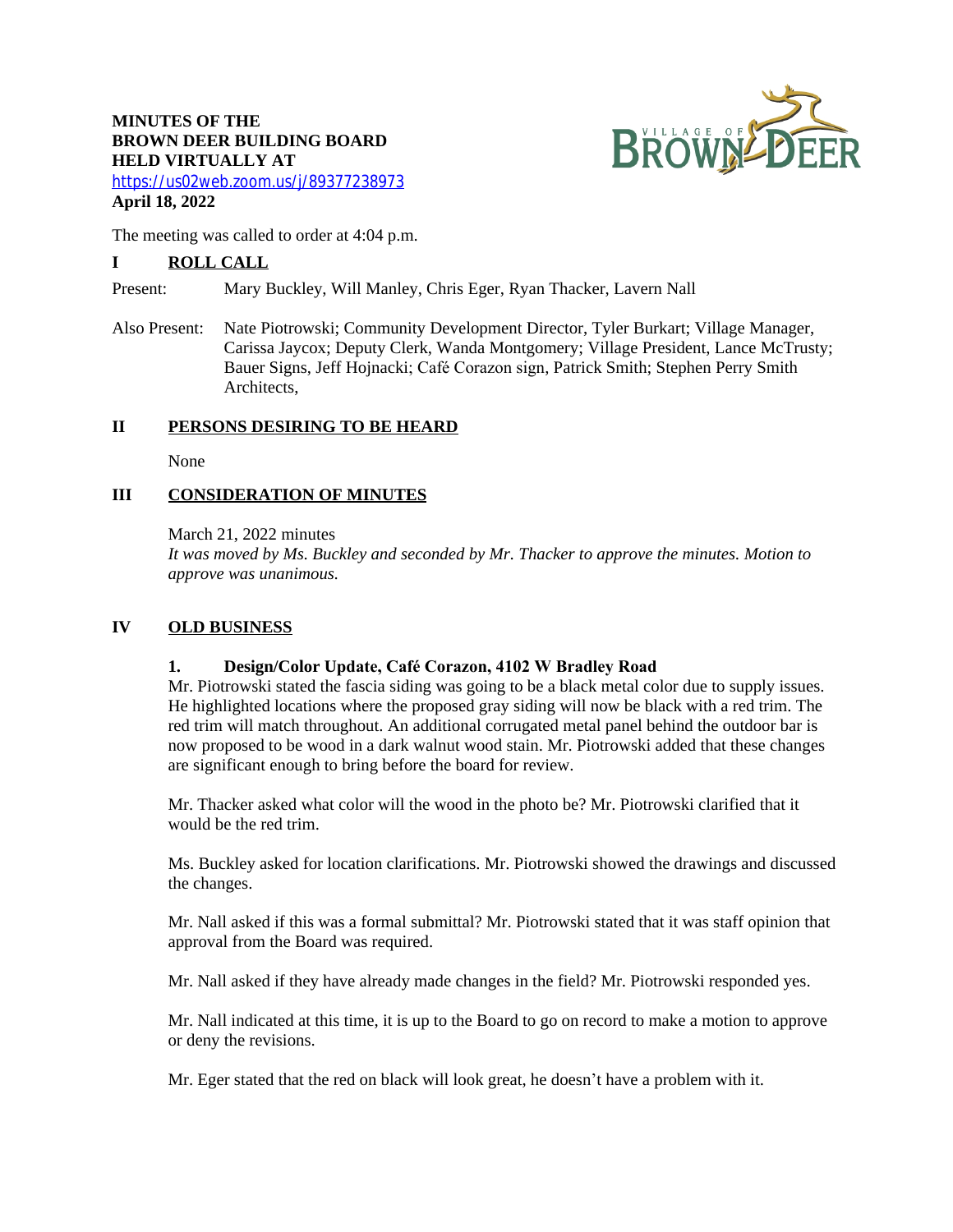Mr. Manley clarified that it will not be a material change, but rather just a color change.

Mr. Thacker and Ms. Buckley are ok with said changes.

*Mr. Manley moved to approve the design/color updates to Café Corazon and Ms. Buckley seconded the motion. Motion approved unanimously.*

## **V PLANS SUBMITTED FOR CONSIDERATION**

The following items were on the agenda for review:

### **1. Sign Package, Buffalo Wild Wings to Go – 5960 W Brown Deer Road**

Mr. Piotrowski introduced the applicant Lance McTrusty of Bauer Signs who reviewed the proposal and described a ground sign and building sign.

Mr. McTrusty described the sign as a raceway mounted letter set, 21 sq feet in size and translucent.

Mr. Nall asked for clarification that the board is looking at both a building sign and a ground sign.

Mr. Piotrowski confirmed that the building drawings were up to date, and there are 2 signs seeking approval. Mr. Piotrowski advised that the ground sign still showed old materials and that the Board would want to add in a condition that the ground sign base needs to be updated to brick to match the brick of the building vs. the block shown.

Mr. Nall confirmed the building sign details first and Mr. McTrusty discussed the color and composition.

Mr. Manley asked if there was enough contrast from the wood for visibility, and if other Board members had issues/thoughts on the matter. Mr. Thacker replied that the sign appeared to have a 10" projection from the building which would help it stand out. Mr. Manley responded that it also does have a dark circle around the logo, it is clean and simple.

Mr. Manley asked if everything lights up? Mr. McTrusty replied both signs are illuminated.

*Mr. Thacker moved to approve the building sign as submitted and Mr. Eger seconded the motion. Motion approved unanimously.*

Mr. Piotrowski discussed the ground sign and the change of facade on the building from concrete block to a brick element. Mr. Nall indicated that any approval on the ground sign would include a condition that the base of the sign match the brick of the building.

Mr. Thacker asked about the dimensions of the ground sign cabinet and added that the framing should match the canopies and window framing.

Mr. Nall asked if there was coping stone on the building. He also stated that any coping stone or masonry should be matched on the ground sign for consistency's sake.

Ms. Buckley asked if the developer could come with more details on the sign because it felt like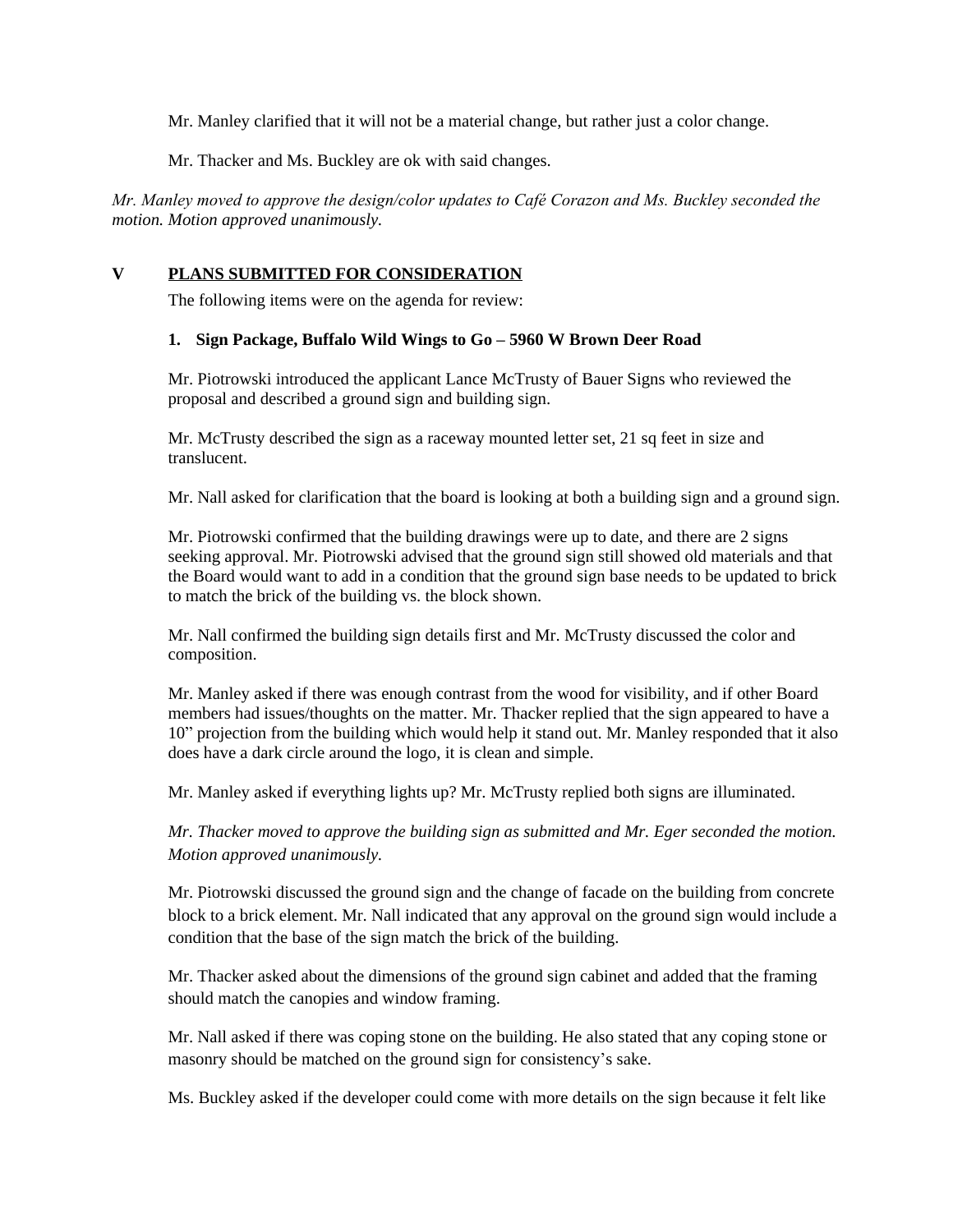the board is not receiving all information when reviewing on panel at a time. Mr. Piotrowski stated that unfortunately the developer has put the onus on the tenant for approval, but the Board has every right to ask for details of the ground sign cabinet in its entirety. Mr. Piotrowski also showed the site plan highlighting the cabinet location in the Southwest corner of the lot.

Mr. Nall stated he did not want to approve the sign due to a lack of information with the sign structure and was leery to approve with conditions. Mr. Manley suggested that he was open to a conditional approval.

Mr. Thacker questioned if just the panel could be approved since he was ok with that but was concerned about the details of the whole cabinet structure.

Mr. Piotrowski said that the board will need to take a position on the structure now since the panel is designed as part of the overall ground sign.

Mr. Thacker added that the Board has spent 3 meetings on the design of the building, and that the sign details are important to also get correct. Ms. Buckley stated that the board should see an accurate and final rendering of how the cabinet will look rather than how it shows on submittal. Mr. Nall agreed that revised drawings and resubmittal is best.

*Mr. Thacker made a motion to deny the ground sign. Ms. Buckley seconded. The motion to deny the ground sign was unanimous.*

### **2. Sign Package, Café Corazon-4102 W Bradley Road**

Mr. Piotrowski introduced Mr. Hojnacki from Café Corazon & Ascend Design.

Mr. Hoinacki described the two wall mounted signs as being internally illuminated, aluminum in construction; clear poly carbonate faced with their logo laminated behind clear poly. They are proposing just under 8" feett in height and about 42 square feet per sign.

Mr. Manley asked if the red proposed matches the red building trim. Mr. Hoinacki said that he could get that information to confirm. Mr. Manley likes the design, that it's prominent, and being illuminated.

Mr. Nall asked how the board will know that the color will match. Mr. Hoinacki responded that he will work with the owner to have the building paint match the sign color.

Mr. Thacker stated that the color of the sign and building might vary in different light and if the sign is illuminated, so matching exactly may be difficult, but he wants to ensure that it does not deviate too drastically to a maroon or pink color.

Mr. Eger suggested there are limited red paint colors for the building, such as cardinal red and suggested to Mr. Hoinacki that he may have to follow the building color choice instead. Mr. Hoinacki responded that he would do that if necessary to ensure the closest possible match.

Ms. Buckley asked if this is the only sign proposed. Mr. Piotrowski confirmed and added that the old existing ground sign was to be removed. Ms. Buckley said that new signs will be nice and will make the building stand out.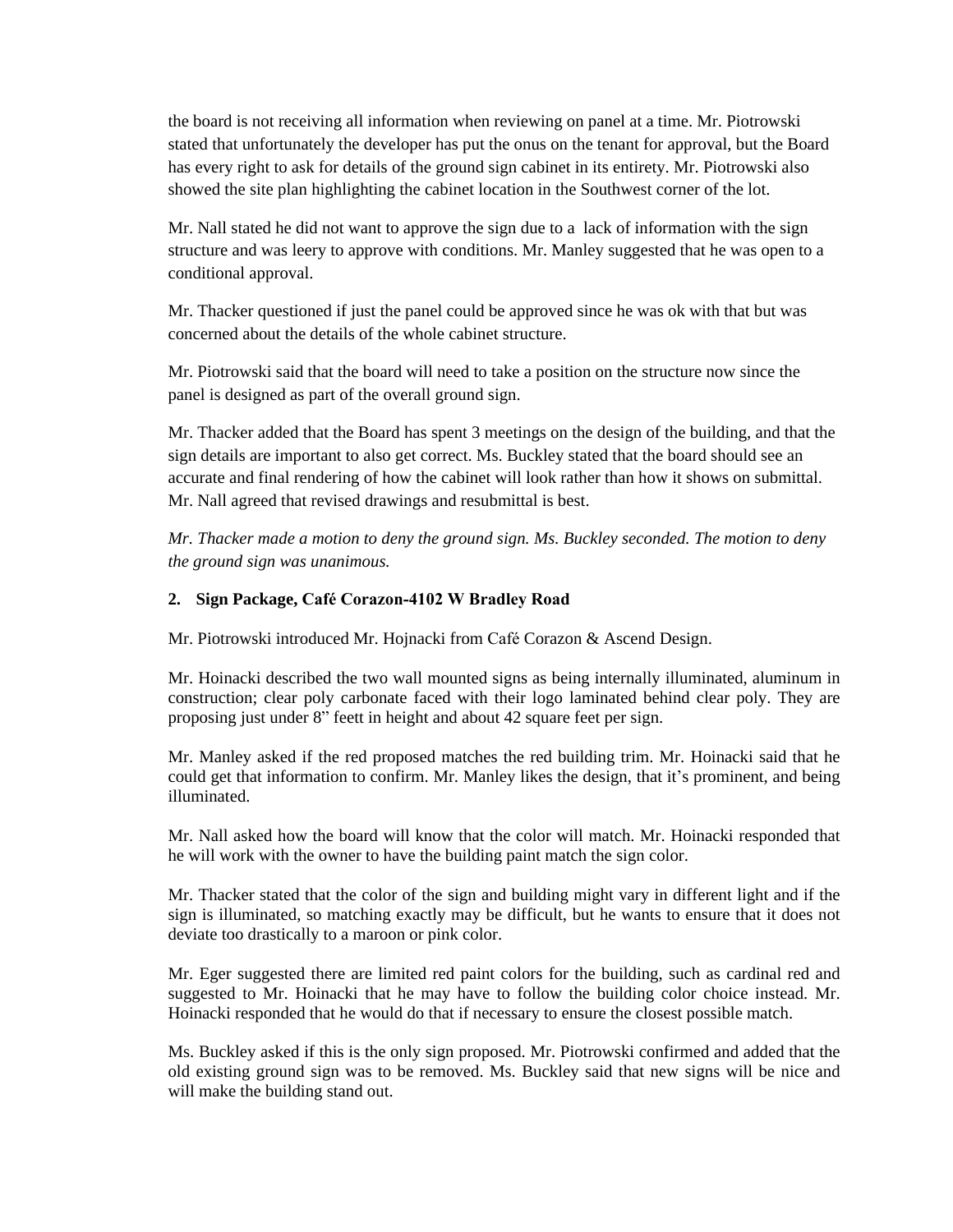*Mr. Thacker made a motion to approve the submitted signs with the condition that the sign vendor will match the trim color of the building. Mr. Manley seconded. The motion to approve the wall signs was unanimous.*

### **3. Exterior Building Modification Resubmittal– Personal Warehouse, 8949 N. Deerbrook Trail**

Mr. Piotrowski shared the proposal resubmittal and introduced Patrick Smith of Stephen Perry Smith Architects. Mr. Piotrowski reminded board members this is the single-story office building just to the north of the Audi dealership on Deerbrook Trail. It is a layout of personal storage spaces with driveway & overhead door access points. Color palette is a corporate color palette.

Mr. Smith showed examples of changes and explained the architectural color schemes.

- Discussed putting the red on end caps of the building.
- Changed surrounds to Sherwin Williams "grey matters" to absorb the cedar on door
- Metal on building is in Sherwin Williams "peppercorn"
	- o Eliminated most of red painted elements

Mr. Nall noted that the proposed building is completely different from the existing business park aesthetic and that it would be a clash with anything in the neighborhood.

Mr. Smith stated there are no covenants regarding color or architecture for the business park and it has been sitting vacant for 15 years. The Audi dealer is the only recent architectural precedent.

Mr. Manley asked if the red is tied to the company branding. Mr. Smith confirmed that it was.

Mr. Eger stated that this would be a departure from current neighborhood aesthetics, but he sees no problem with deviating in that area. He would like to talk about the colors but does not feel that it needs to adhere to the colors of other properties.

Mr. Thacker commented that business parks are always brown and sees no issue with the use of red but agrees with Mr. Eger that some refinement of the use of color would be preferred.

Mr. Manley stated that from a branding standpoint he understands the need to add the colors and added that this second iteration is an improvement.

Mr. Eger reiterated the issue of the first meeting about paint not adhering well to the brick. The board doesn't want the color to fade or chip or not hold up, and he suggested concern about the red brick color.

Mr. Nall said that the board has a right regarding longevity of materials and agreed with Mr. Eger's concern again adding that the red sticks out like a sore thumb, not matching anything around it.

Ms. Buckley agreed with Mr. Nall's points but is happier there is less red than the first submittal.

Mr. Eger noted that his main problem with red was the use of the color on the brick due to the possibility of fading. He suggested that the red metal was fine and that grey brick colors instead of red will help make the design more cohesive. He also added that the "peppercorn" upper fascia should continue all the way through the design and not change to red.